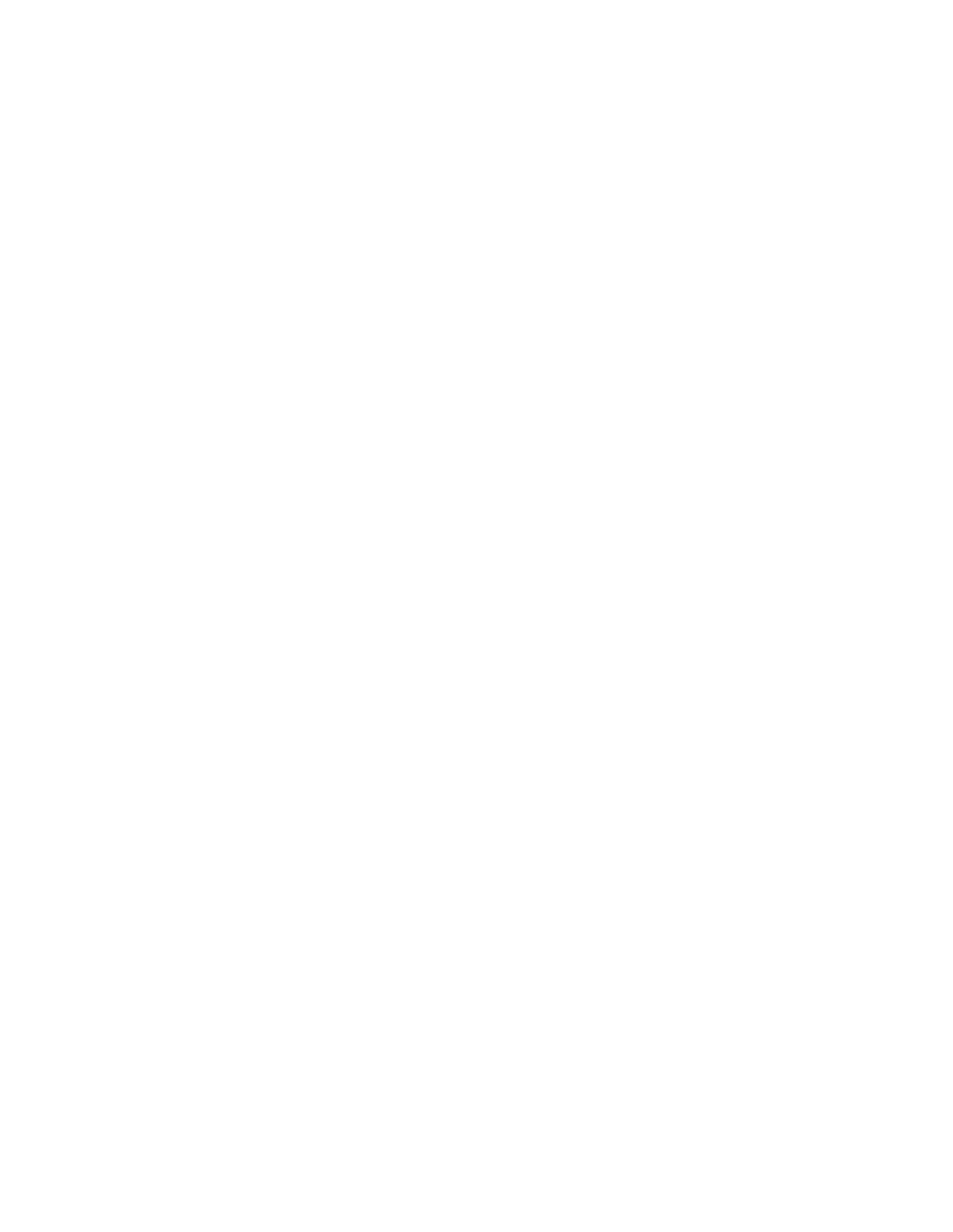Recent research has pointed out the effectiveness of the frequency analysis of lung sounds for the diagnosis of pathologies [4]. The experiment illustrated below shows that computerized tomography (CT) results perfectly match those of a simple frequency analysis of previously recorded lung sounds.

 Many studies [6] have been carried out on the frequency analysis of lung sounds and researchers have set the threshold for the detection of pulmonary pathologies at 500 Hz (see Fig. **8**).



/\$6\*2
43

**Fig. (8).** FFT - spectrum of a lung sound in a patient with no pulmonary pathologies.

 Spectrum components over that threshold (500 Hz) may be indicative of pulmonary disease.

 It is widely known that in patients treated with mechanical ventilation a gradual PEEP increase (PEEP = positive end-expiratory pressure) results in a progressive re-

#### *An Electronic Medical Device for Preventing The Open Electrical & Electronic Engineering Journal, 2010, Volume 4* **19**

expanding of alveoli which were previously collapsed due to a pathology.

 The proposed device has been applied for the monitoring and the analysis of respiratory health by the simple recording and evaluation of lung sounds. The results, reported in Fig. (**9**), show how a gradual PEEP increase – from 5 to 20 – has effected a gradual reduction in lung damage (marked with a grey circle), thereby leading to improvement in the patient's respiratory health.

 The CT results, shown in the first column, perfectly match those of the frequency analysis on the right.

 Moreover, there are also research projects about pulmonary acoustic imaging for the diagnosis of respiratory diseases. In fact, the respiratory sounds contain mechanical and clinical pulmonary information. Many efforts have been devoted during the past decades to analysing, processing and visualising them [7].

 We can now evaluate deterministic interpolating functions to generate surface respiratory acoustic thoracic images.

## **5. CONCLUSIONS**

 The main features of the proposed electronic medical device can be summarized in the following way:

- extreme simplicity of use;
- high miniaturization (available also with SMD components);